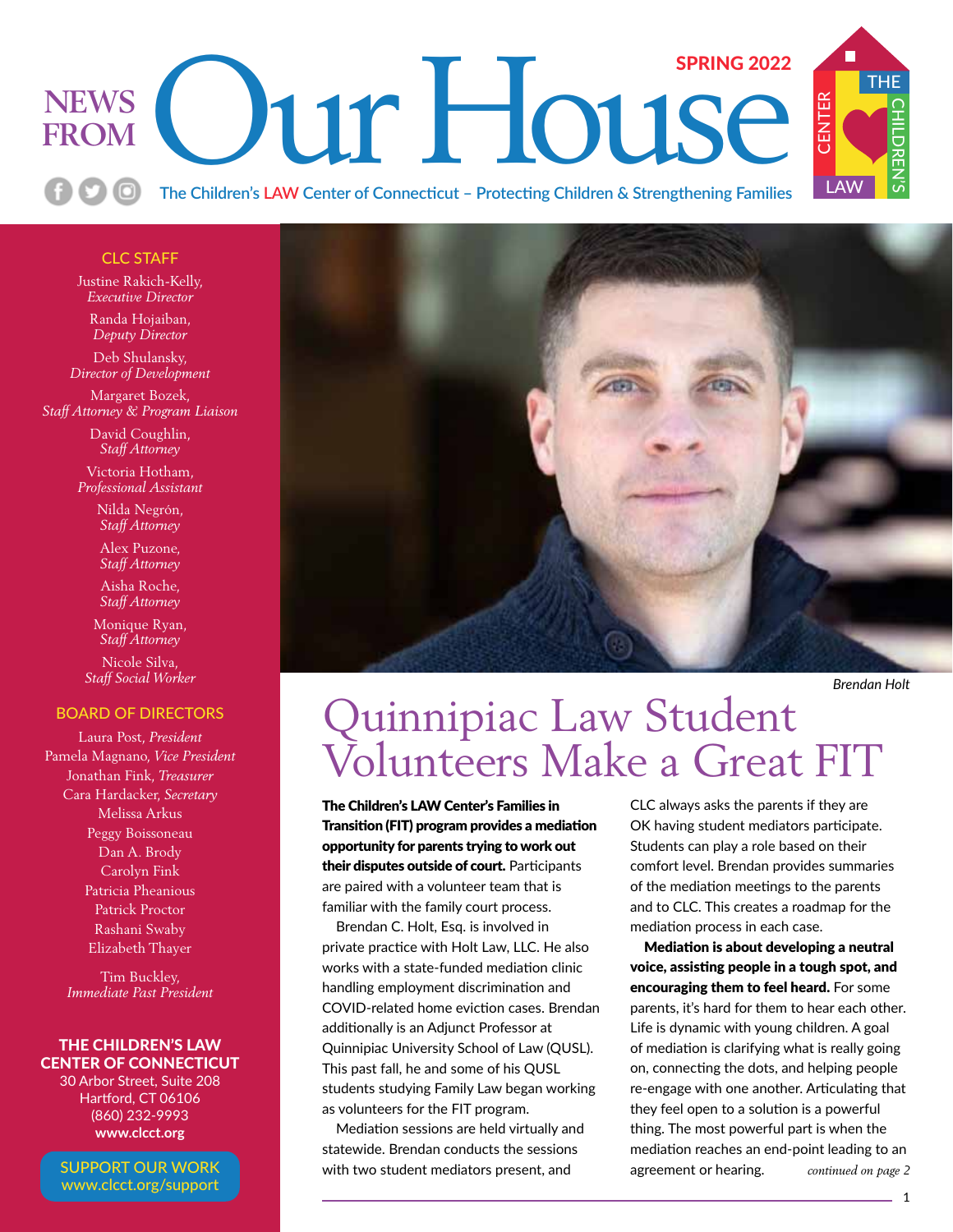# Quinnipiac Law Student Volunteers Make a Great FIT

*continued from page 1*

#### Brendan reflected on how this experience can be beneficial to both parents and students:

Our first experience volunteering for CLC's family-related mediation program was a case with conflict over custody, visitation, and parenting issues. For our students, it's important that they have opportunities to learn how to deal with conflict and emotional situations. Many students have already had an internship working with an established firm, court-ordered and litigation-based cases, and clients that can afford assistance. For some, this is their first interaction with real-world clients. The students are helping people in tough spots and difficult situations and they're learning how to manage conflict and facilitate resolution.

We are still working with the first case, and now are on our sixth meeting with

the parents. We have three other cases this semester that are now in second sessions. We start by letting the parents know that they don't have to fix this in an hour-and-a-half. For the mediators, it begins with earning trust from the parents, figuring out their dynamics, and not telling them what to do. There is no one definition of success. For some parents, it's a small rough patch; for others, it's a continuing process. That's what's great about mediation; there is no forced timeline.

The first meetings are unique due to different parent dynamics. Some are cathartic, others are pragmatic. We want to make it comfortable and a good experience for the parents.

For the students, it broadens their skills in listening, communicating with clients, problem solving, and helping people with their legal problems and the litigation process.

CLC is extremely grateful to Brendan, his students and the Quinnipiac University School of Law for their volunteer participation in the FIT program. Mediation helps children by lessening the conflict in their lives. We are committed to protecting children from the harm caused by highconflict custody and visitation disputes. Successful mediation can take the conflict out of family court proceedings and reduce the stress of repeated court appearances. To be eligible, parents must be of low or moderate income and be willing to participate in and cooperate with the mediation process. Our service is based on a sliding fee scale. For more information, please contact Nicole Silva, LCSW at 860-232-9993 x312 or nicole@clcct.org.



### The Children's Law Center is excited to announce our fundraising partnership with the 2022 Travelers Championship Birdies for Charity program!

Once again, the Travelers Championship will donate 100% of your gift to our organization, PLUS provide an additional 15% bonus match on every dollar raised!

CLC's fundraising theme this year is "Families Growing Stronger." Your donation will enable us to continue the vital work of protecting children and strengthening families in crisis. We appreciate your support, as it is crucial to our success. Thank you.

#### How to Donate Through Birdies for Charity:

- Visit our website at www.clcct.org and click on the Birdies for Charity image on the home page.
- If you would prefer to receive a donation form with instructions for mailing a check directly to Travelers Championship that will designate your gift to CLC, please email clc@clcct.org.



*Pictured left-to-right are: David Griffin, AAML Foundation Board Member and Attorney with Rutkin Oldham Griffin; Nilda Negron, CLC Staff Attorney; and Justine Rakich-Kelly, CLC Executive Director.*

### CLC Receives AAML Foundation Grant

Thank you to the American Academy of Matrimonial Lawyers Foundation (AAML Foundation) for making a grant award of \$5,000 to The Children's LAW Center. In presenting the check, Griffin said, "This grant will help to support a hard-working group of attorneys and professionals who are at work daily, in the trenches, helping children in need of top-notch legal services. It pleases me to no end that we have provided this support to such a worthy organization." $\bullet$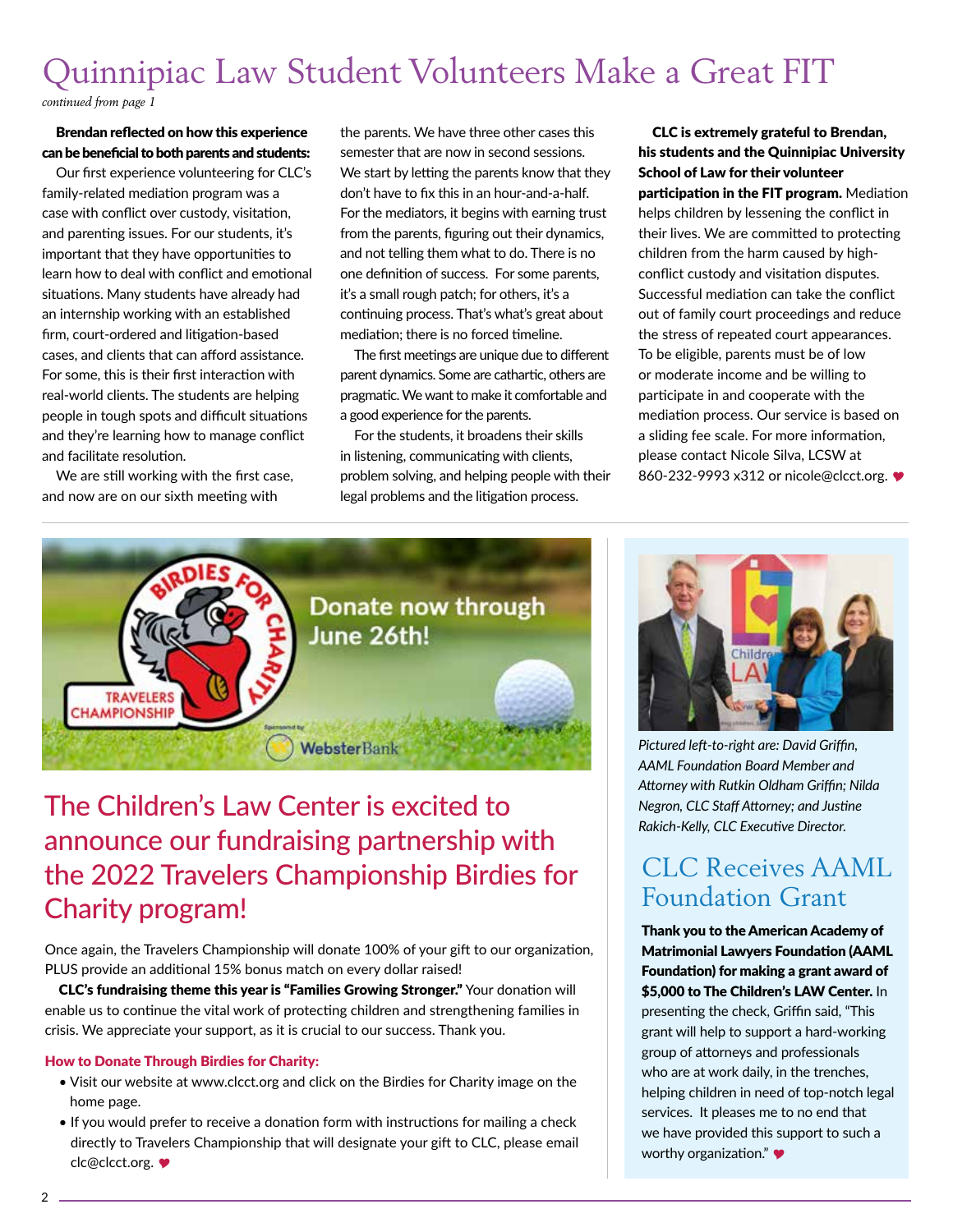## Meet Our New Staff Attorney, Nilda Negrón

#### What is your role and primary responsibilities at CLC?

I am a Staff Attorney and represent children in my role as a Guardian Ad Litem (GAL). My primary responsibilities are to advocate and provide a voice for the child in turbulent family disputes. I begin by establishing a trusting relationship with the child and investigating all issues relevant in a custody, divorce, or visitation matter. I like to say that I represent those who cannot represent themselves. I am their voice and advocate for their views, safety, and what is best for them.

#### What is your legal background and experience before joining CLC?

For the last 10 years, I have done general litigation with a primary focus on juvenile and probate cases. I handled multiple cases in guardianship, neglect, termination of parental rights, special juvenile immigration status, and emancipation cases. I represented the children or the indigent parents. In addition, I also handled bankruptcy cases, real estate cases, and some family cases. Previously, I worked as Staff Attorney for an insurance company and for the federal government.

#### How did you first learn about CLC?

I learned about The Children's LAW Center when I was doing some GAL work at family court, and through other attorneys who raved about the Families in Transition program and other programs at CLC.

In your experience, how has CLC helped improve the lives of children and families? Resolving issues with parents and helping them understand how their conflicts are affecting their children helps them to turn their focus once again on their child. For example, I had a case where the child was 4 years old, could not speak except to say 'Mama,' and was very hyperactive. The parents thought it was a normal delay in his childhood development. I worked with the parents to get them engaged and suggested they bring him to the pediatrician to get an assessment. The mother understood and joined me in calling the pediatrician, school counselor and a therapist to discuss the matter. She also became more involved in encouraging her child to visit with his dad, even when the child did not want to go.

#### What should we know about Nilda?

I am fluent in Spanish and able to assist and orient my Spanish-speaking clients



*Nilda (right) and her daughter, Nata.*

during the entire custody/visitation process. I love the UConn Huskies, especially the women's basketball team. They are exemplary and an inspiration to all girls in America. When I was in middle and high school, I played on the volleyball, softball, and basketball teams. Currently I enjoy hiking. I love to travel with my extensive family, and our family trips have been to Costa Rica, Nicaragua, Key West and a cruise to Honduras. I have also been to China, Spain, Kenya, Portugal and Morocco.

#### Anything else you would like to share?

I believe that the true measure of success for an agency starts at the top. Our Executive Director, Justine Rakich-Kelly, sets the tone. She expects nothing but 100%, pushes us to do our best, and is always extremely focused on the children. My fellow staff members and colleagues are superb. CLC has a family atmosphere and we work well together. I am proud to be part of such a talented team.  $\bullet$ 



### Save the Date for our Annual Gala! Thursday, October 13, 2022

Please join us to celebrate our supporters. Spectacular fall foliage will be our backdrop as we gather mostly outdoors, under a spacious tent.

#### Farmington Gardens

999 Farmington Avenue (Rte. 4), Farmington, CT 5:30PM – 8:30PM

#### STAY TUNED:

- Look for more information on our website, www.clcct.org, or follow us on Facebook, Instagram and Twitter! @childrenslawct #childrenslawct
- For sponsorship opportunities and auction item donations, please email Gala@clcct.org or call 860-232-9993.